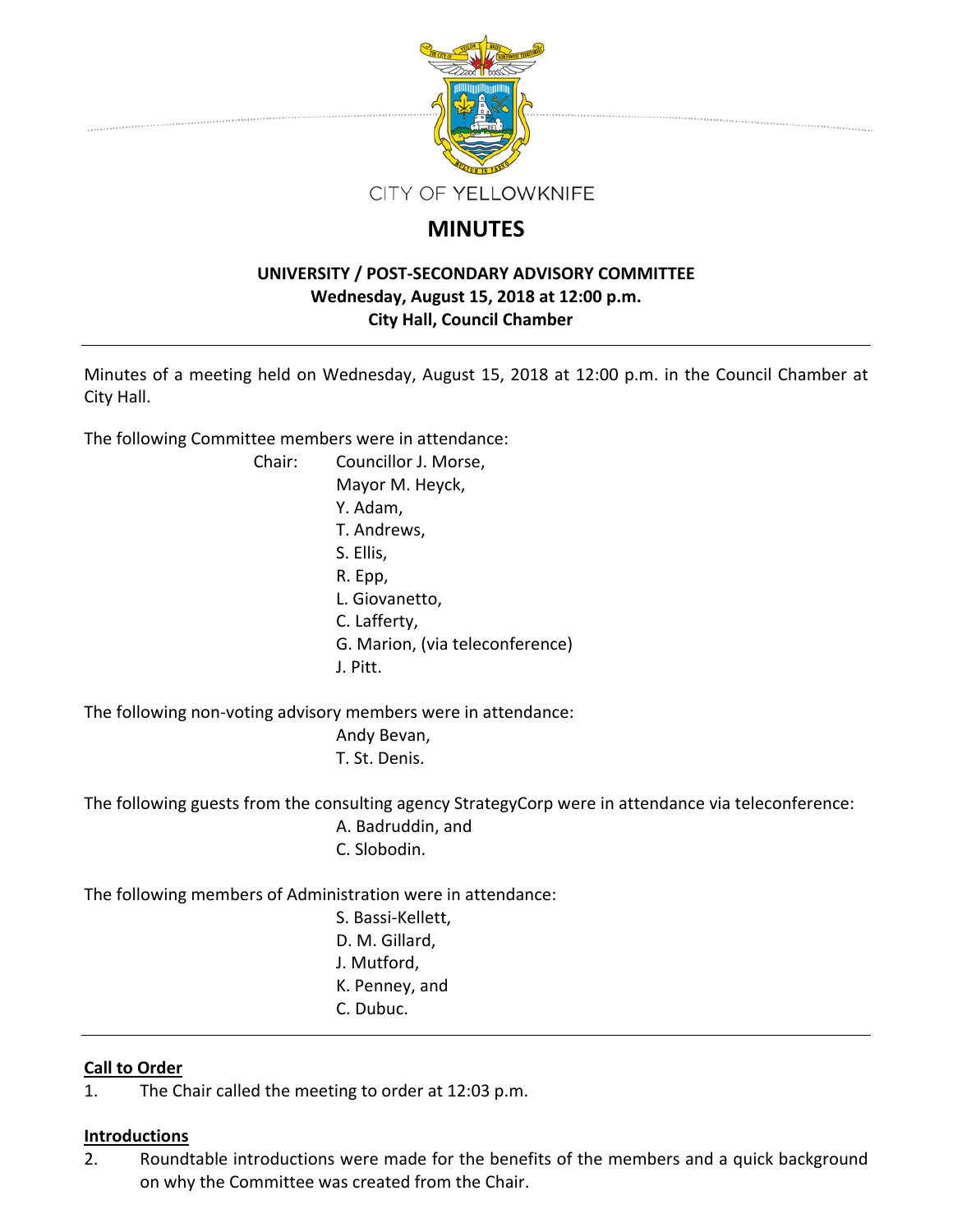

# **Approval of the Agenda**

- 3. S. Elis moved,
	- T. Andrews seconded,

## **That the Agenda be approved as presented.**

### **MOTION CARRIED UNANIMOUSLY**

#### **Disclosure of Pecuniary Interest**

4. There were no disclosures of pecuniary interest.

#### **Committee's Roles and Responsibilities**

5. Committee heard a presentation from the City of Yellowknife's City Clerk D. M. Gillard in regards to the role and the respective responsibilities of the Chair and Committee members, as well as the rules and regulations of the Committee.

#### **Committee Terms of Reference**

6. The Chair further explained the role and scope of the Committee.

#### **Project Overview**

7. **a. Oversight of Development of a University / Post‐Secondary Institution Feasibility and Benefits Study**

City Administrator S. Bassi‐Kellett provided the Committee with an overview of the Terms of Reference that was given to the consultants for the Feasibility study:

- I. Explore the benefits and feasibility of a University presence in Yellowknife;
- II. Advancing Council's interests in their objective to see Yellowknife become a knowledge center, and
- III. Respond to the Aurora College Foundational Review.

## **b. Timeline for Completion of Project**

Committee was advised that the consultants should be delivering them an interim background report by August 24, 2018. The aim would be for the final report to be ready to be presented for information to the GNWT in time for the last session of the Legislative Assembly, which will occur from October 17 to November 7, 2018.

#### **Discussion**

8. The Chair opened the floor to questions or comments from Committee members. Committee member Y. Adam had a few questions in regards to the progression and the span of the Feasibility Study and Committee member C. Lafferty requested clarification in regards to her role in the Committee.

*Action item: Administration to email the Terms of Reference for the Feasibility Study to Committee and confirm if Dene Nation had been approached to serve on the Committee.*

## **Next Scheduled Meeting**